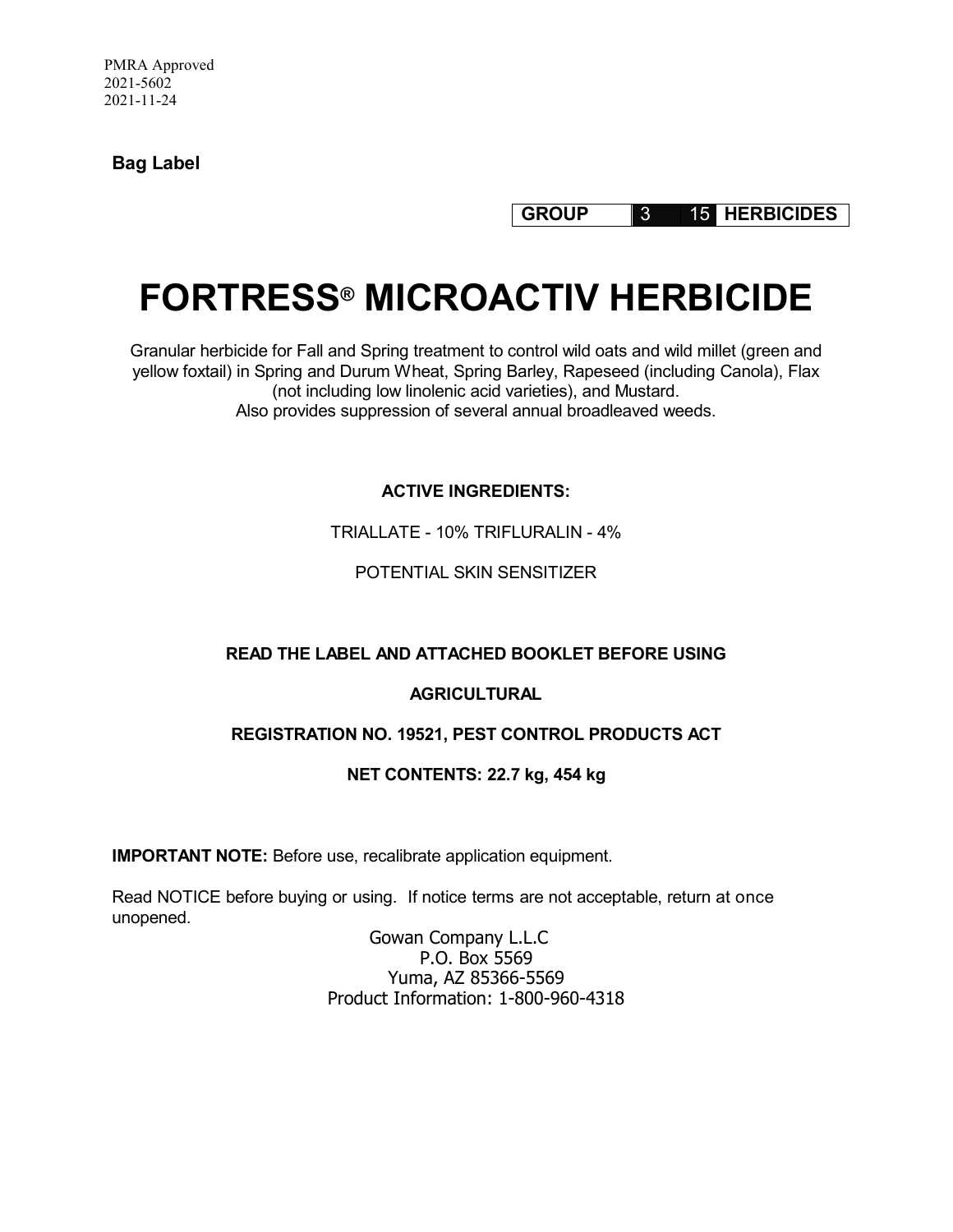**NOTE:** Populations of green foxtail tolerant to trifluralin have developed in a number of fields in Western Canada which have a long history of repeated trifluralin use. Trifluralin or ethalfluralin containing products (i.e. ADVANCE®, HERITAGE®, RIVAL®, TREFLAN®, TRIFLUREX®, FORTRESS and EDGE®) will not control trifluralin-tolerant green foxtail. To delay selection or reduce the spread of trifluralin-tolerant green foxtail, avoid use of these products repeatedly in the same field, or use a separate non-trifluralin herbicide application for control of trifluralin-tolerant green foxtail.

#### **PRECAUTIONS**

KEEP OUT OF REACH OF CHILDREN. MAY CAUSE SKIN AND EYE IRRITATION. MAY BE HARMFUL IF SWALLOWED. Wash thoroughly after handling. Do not take internally. Do not get in eyes or on skin or on clothing. Launder clothes before reuse.

All handlers must wear chemical-resistant coveralls over long-sleeved shirt and long pants, chemical-resistant gloves, socks, and chemical-resistant footwear during mixing, loading, application, clean-up and repair. In addition, during mixing, loading, clean-up and repair activities, wear either a respirator with a NIOSH/MSHA/BHSE-approved organic-vapourremoving cartridge with a prefilter approved for pesticides OR a NIOSH/MSHA/BHSE-approved canister approved for pesticides. Aerial mixers/loaders must also wear coveralls.

If this control product is to be used on a commodity that may be exported to the U.S., and you require information on acceptable residue levels in the U.S., visit CropLife Canada's web site at www.croplife.ca.

#### **Restricted-Entry Interval**

DO NOT enter or allow worker entry into treated areas during the restricted-entry interval (REI) of 12 hours.

POTENTIAL SKIN SENSITIZER

Do not apply this product directly to aquatic habitats (such as lakes, rivers, sloughs, ponds, prairie potholes, creeks, marshes, streams, reservoirs, ditches and wetlands), estuaries and marine habitats.

Do not contaminate irrigation or drinking water supplies or aquatic habitats by cleaning of equipment or disposal of wastes.

#### **ENVIRONMENTAL PRECAUTIONS**:

Runoff

To reduce runoff from treated areas into aquatic habitats, avoid application to areas with a moderate to steep slope, compacted soil or clay. Avoid application of this product when heavy rain is forecast. Contamination of aquatic areas as a result of runoff may be reduced by including a vegetative strip between the treated area and the edge of the water body. **Leaching**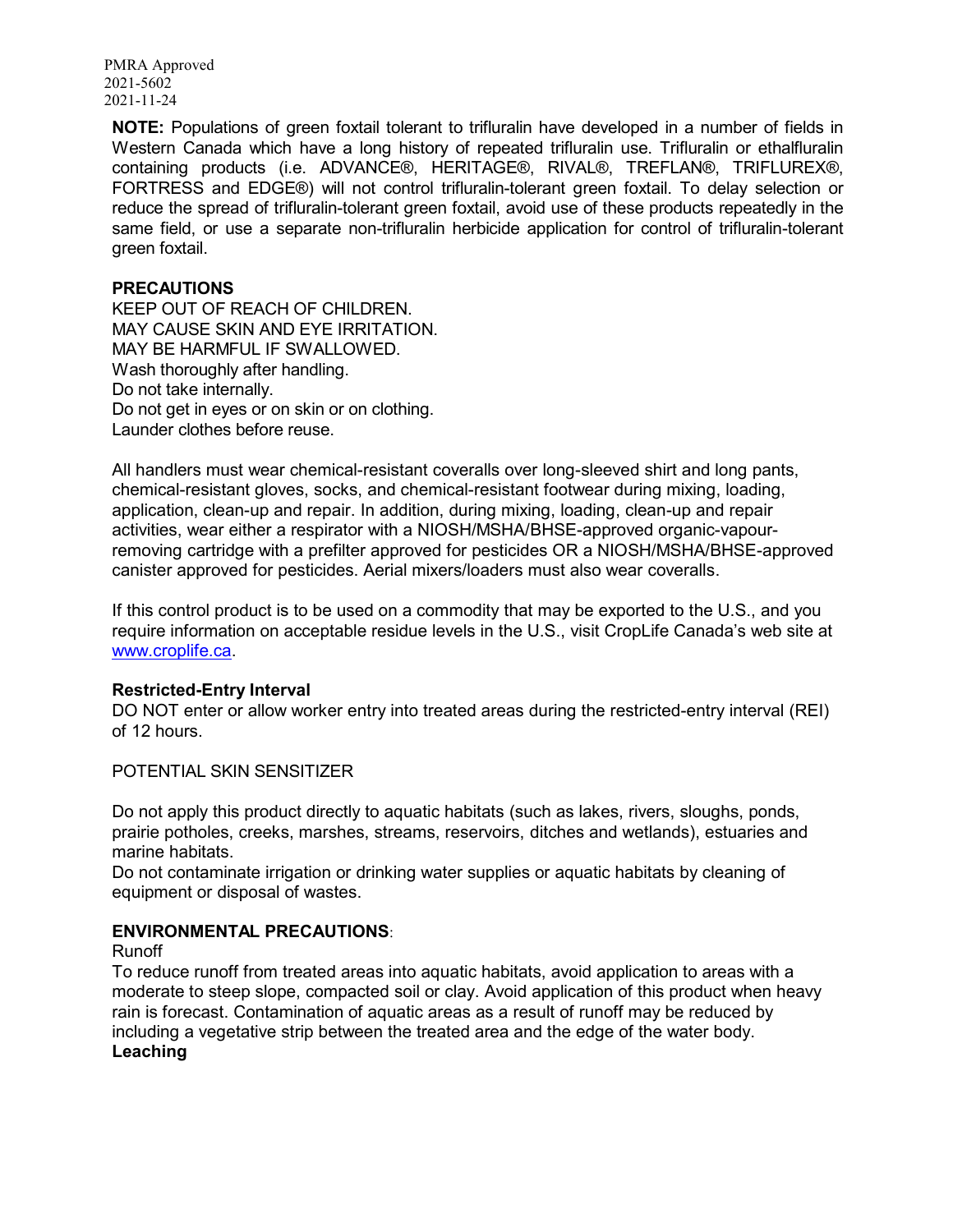The use of this chemical may result in contamination of groundwater particularly in areas where soils are permeable (e.g. sandy soil) and/or the depth to the water table is shallow. **Volatilization**

The active ingredient contained in this product is known to volatilize. To reduce the atmospheric loading of triallate, effort should be made to reduce the volatilization such as the following:

- Incorporation into the soil concurrently with application.
- Application should occur when soil temperatures are less than 4°C or less.

**CAUTION:** Do not graze the treated crops or cut for hay; there are insufficient data available to support such uses.

## **FIRST AID**

**IF SWALLOWED:** Call a poison control centre or doctor immediately for treatment advice. Have person sip a glass of water if able to swallow. Do not induce vomiting unless told to do so by a poison control centre or doctor. Do not give anything by mouth to an unconscious person.

**IF ON SKIN OR CLOTHING**: Take off contaminated clothing. Rinse skin immediately with plenty of water for 15–20 minutes. Call a poison control centre or doctor for treatment advice.

**IF INHALED**: Move person to fresh air. If person is not breathing, call 911 or an ambulance, then give artificial respiration, preferably by mouth-to-mouth, if possible. Call a poison control centre or doctor for further treatment advice.

**IF IN EYES**: Hold eye open and rinse slowly and gently with water for 15–20 minutes. Remove contact lenses, if present, after the first 5 minutes, then continue rinsing eye. Call a poison control centre or doctor for treatment advice.

Take the container label or product name and Pest Control Product Registration Number with you when seeking medical attention.

**For medical emergencies involving this product, call PROSAR at 1-888-478-0798.** 

#### **TOXICOLOGICAL INFORMATION**

Treat symptomatically.

#### **STORAGE**

Keep Fortress Microactiv Herbicide bag closed to prevent spills and contamination. Avoid contamination of seed, feed and foodstuffs.

## **DISPOSAL**

1. Triple- or pressure-rinse the empty container. Add the rinsings to the spray mixture in the tank.

2. Follow the provincial instruction for any required additional cleaning of the container prior to its disposal.

- 3. Make the empty container unsuitable for further use.
- 4. Dispose the container in accordance with provincial requirements.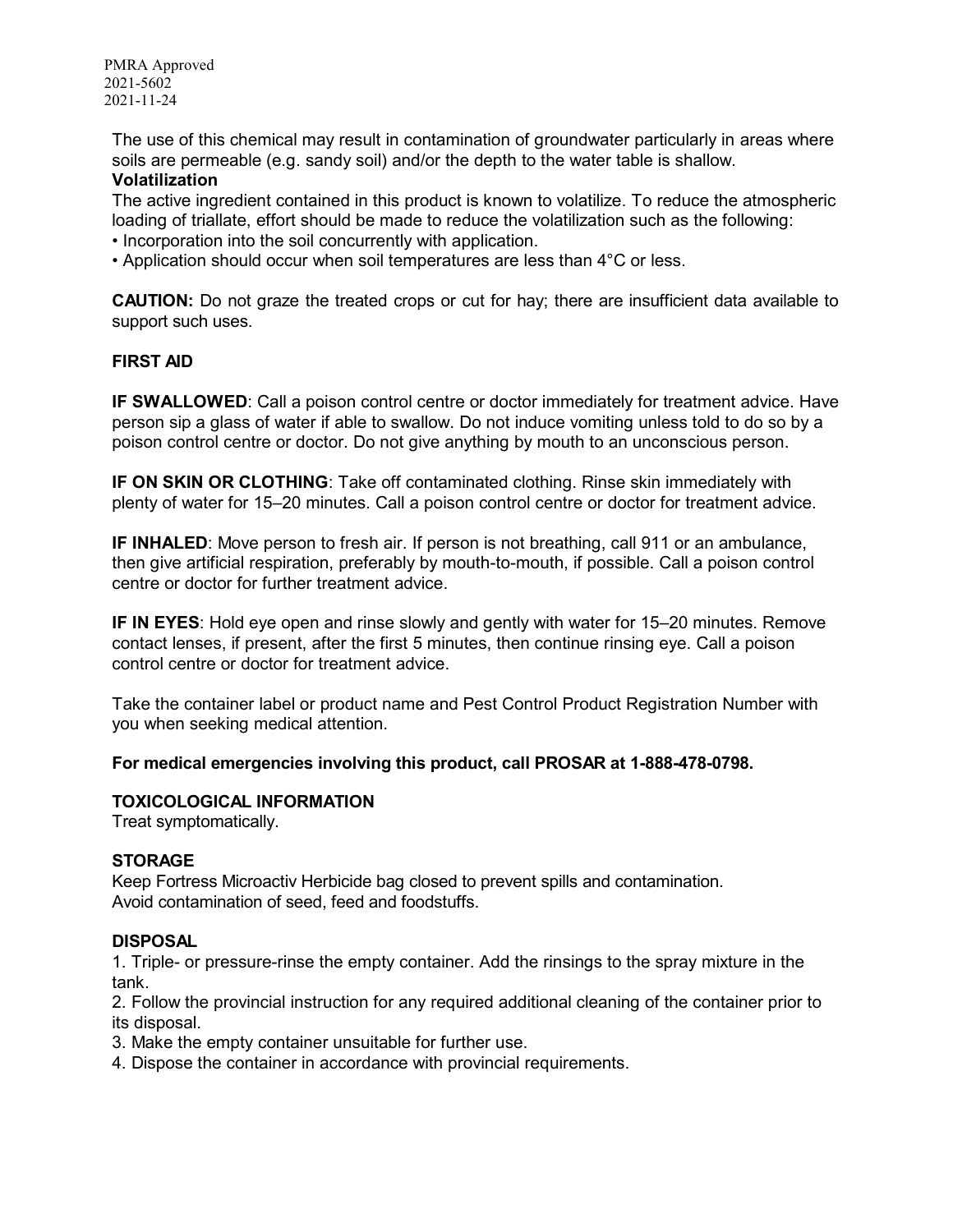5. For information on the disposal of unused, unwanted product, contact the manufacturer or the provincial regulatory agency. Contact the manufacturer and the Provincial Regulatory Agency in case of a spill, and for the cleanup of spills.

## **NOTICE TO USER**

This pest control product is to be used only in accordance with the directions on the label. It is an offence under the Pest Control Products Act to use this product in a way that is inconsistent with the directions on the label.

Fortress® is a registered trademark of Gowan Company LLC. Advance, Edge, Heritage and Treflan are registered trademarks of Dow AgroSciences Canada Inc. Rival is a registered trademark of Aventis CropScience Canada Inc. Triflurex is a registered trademark of Makhteshim-Agan of North America Inc.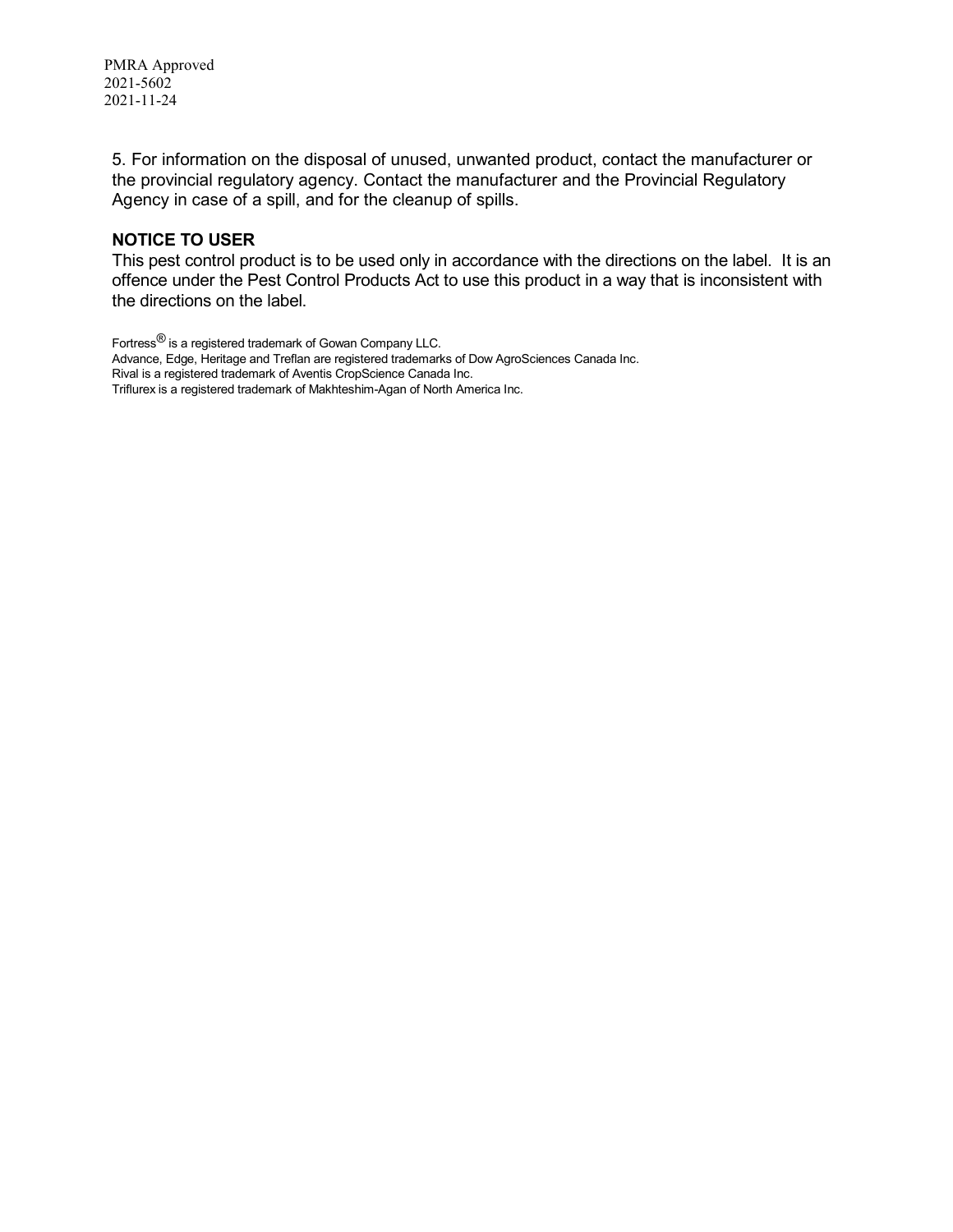**BOOKLET**

**GROUP** 3 15 **HERBICIDES**

# **FORTRESS® MICROACTIV HERBICIDE**

Granular herbicide for Fall and Spring treatment to control wild oats and wild millet (green and yellow foxtail) in Spring and Durum Wheat, Spring Barley, Rapeseed (including Canola), Flax (not including low linolenic acid varieties), and Mustard. Also provides suppression of several annual broadleaved weeds.

## **ACTIVE INGREDIENTS:**

TRIALLATE – 10% TRIFLURALIN – 4%

## POTENTIAL SKIN SENSITIZER

## **READ THE LABEL AND ATTACHED BOOKLET BEFORE USING**

## **AGRICULTURAL**

## **COMPLETE DIRECTIONS FOR USE**

## **REGISTRATION NO. 19521, PEST CONTROL PRODUCTS ACT**

## **NET CONTENTS: 22.7 kg, 454 kg**

**IMPORTANT NOTE:** Before use, recalibrate application equipment.

Read NOTICE before buying or using. If notice terms are not acceptable, return at once unopened.

> Gowan Company L.L.C P.O. Box 5569 Yuma, AZ 85366-5569 Product Information: 1-800-960-4318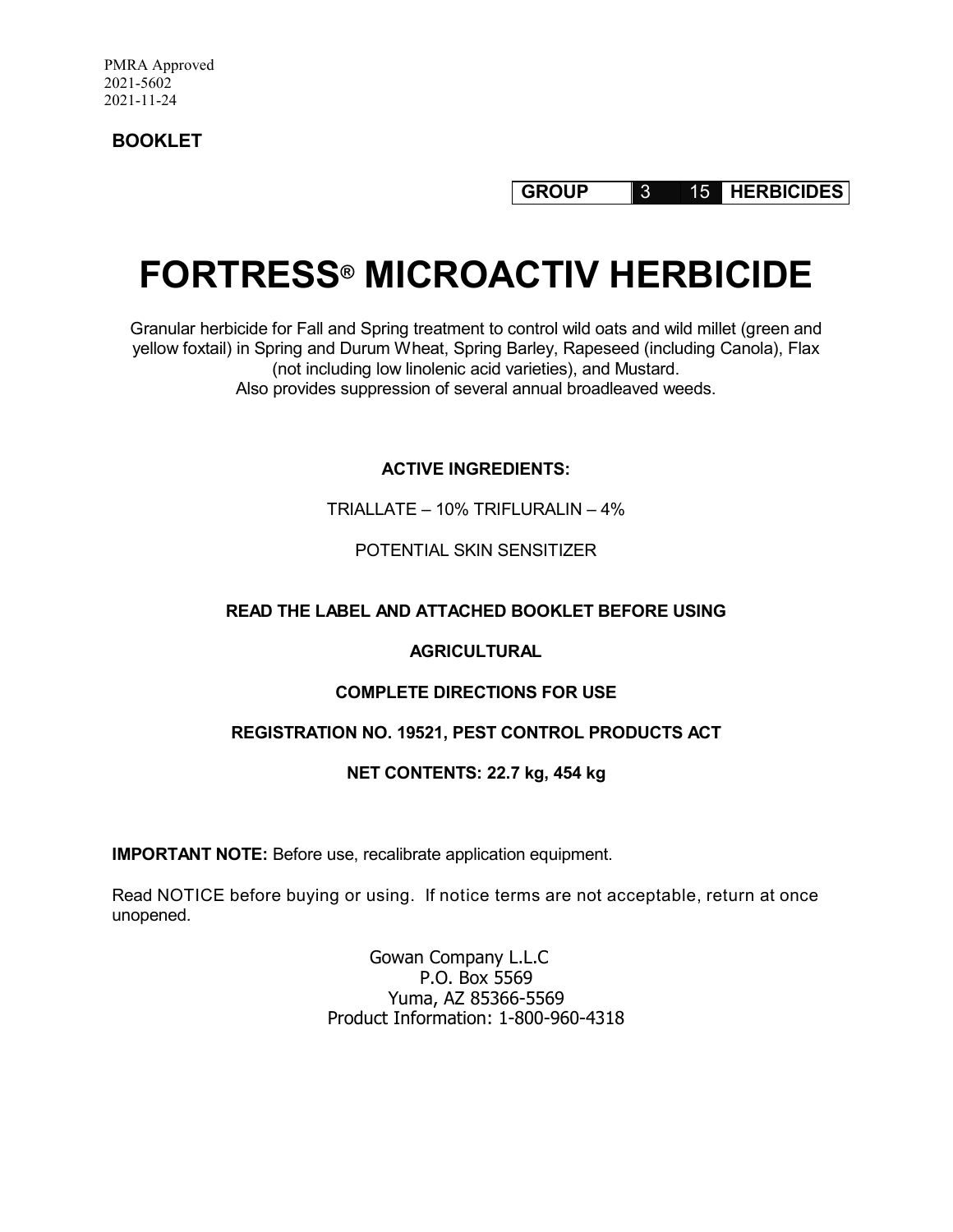**NOTE:** Populations of green foxtail tolerant to trifluralin have developed in a number of fields in Western Canada which have a long history of repeated trifluralin use. Trifluralin or ethalfluralin containing products (i.e. ADVANCE(R), HERITAGE(R), RIVAL(R), TREFLAN(R), TRIFLUREX(R), FORTRESS and EDGE(R)) will not control trifluralin-tolerant green foxtail. To delay selection or reduce the spread of trifluralin-tolerant green foxtail, avoid use of these products repeatedly in the same field, or use a separate non-trifluralin herbicide application for control of trifluralin-tolerant green foxtail.

## **PRECAUTIONS**

KEEP OUT OF REACH OF CHILDREN. MAY CAUSE SKIN AND EYE IRRITATION. MAY BE HARMFUL IF SWALLOWED. Wash thoroughly after handling. Do not take internally. Do not get in eyes or on skin or on clothing. Launder clothes before reuse.

All handlers must wear chemical-resistant coveralls over long-sleeved shirt and long pants, chemical-resistant gloves, socks, and chemical-resistant footwear during mixing, loading, application, clean-up and repair. In addition, during mixing, loading, clean-up and repair activities, wear either a respirator with a NIOSH/MSHA/BHSE-approved organic-vapourremoving cartridge with a prefilter approved for pesticides OR a NIOSH/MSHA/BHSE-approved canister approved for pesticides. Aerial mixers/loaders must also wear coveralls

If this control product is to be used on a commodity that may be exported to the U.S., and you require information on acceptable residue levels in the U.S., visit CropLife Canada's web site at www.croplife.ca.

## **Restricted-Entry Interval**

DO NOT enter or allow worker entry into treated areas during the restricted-entry interval (REI) of 12 hours.

#### POTENTIAL SKIN SENSITIZER

Do not apply this product directly to aquatic habitats (such as lakes, rivers, sloughs, ponds, prairie potholes, creeks, marshes, streams, reservoirs, ditches and wetlands), estuaries and marine habitats.

Do not contaminate irrigation or drinking water supplies or aquatic habitats by cleaning of equipment or disposal of wastes.

## **ENVIRONMENTAL PRECAUTIONS**:

#### **Runoff**

To reduce runoff from treated areas into aquatic habitats, avoid application to areas with a moderate to steep slope, compacted soil or clay. Avoid application of this product when heavy rain is forecast. Contamination of aquatic areas as a result of runoff may be reduced by including a vegetative strip between the treated area and the edge of the water body.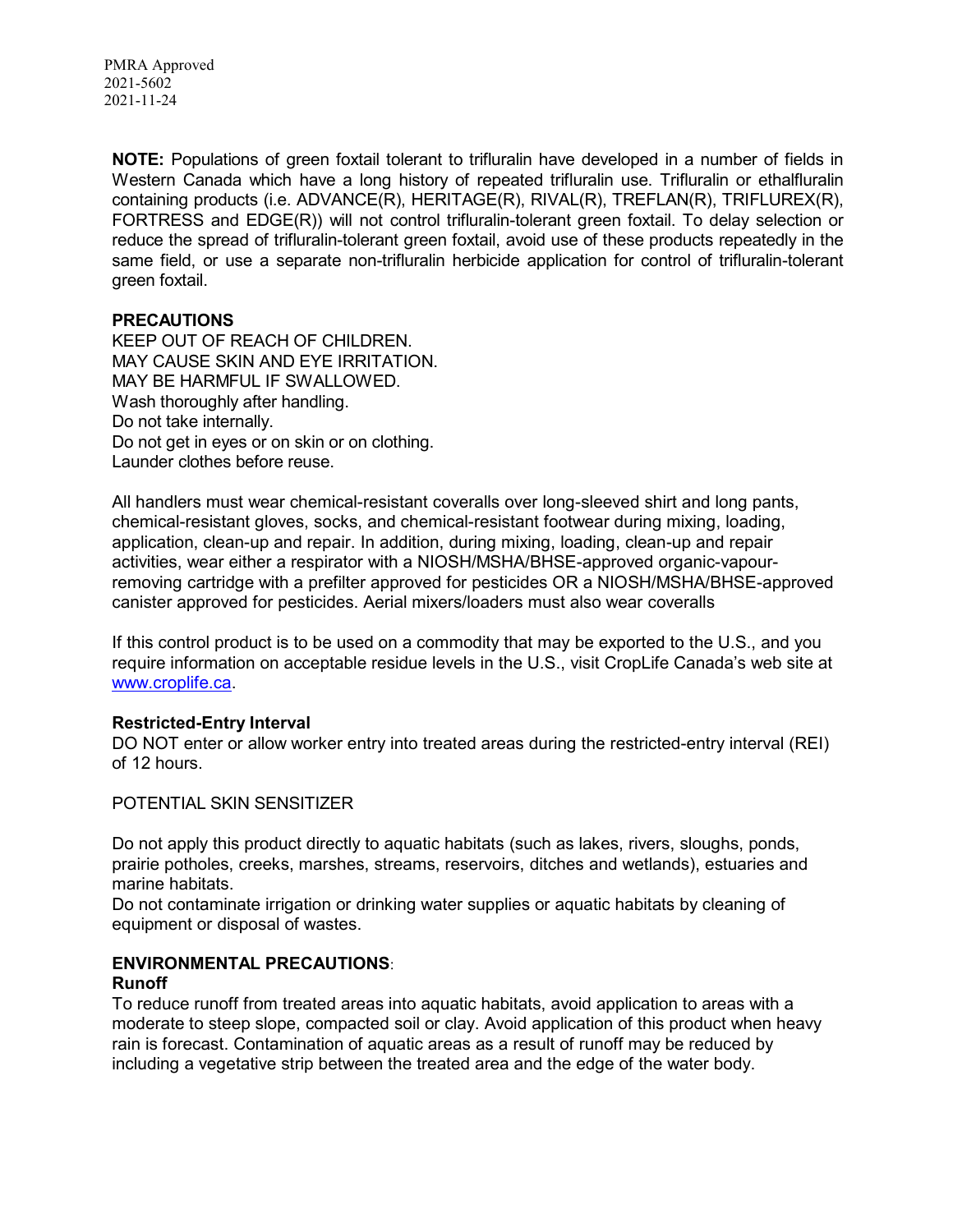#### **Leaching**

The use of this chemical may result in contamination of groundwater particularly in areas where soils are permeable (e.g. sandy soil) and/or the depth to the water table is shallow.

#### **Volatilization**

The active ingredient contained in this product is known to volatilize. To reduce the atmospheric loading of triallate, effort should be made to reduce the volatilization such as the following:

- Incorporation into the soil concurrently with application.
- Application should occur when soil temperatures are less than 4°C or less.

**CAUTION:** Do not graze the treated crops or cut for hay; there are insufficient data available to support such uses.

#### **FIRST AID**

**IF SWALLOWED:** Call a poison control centre or doctor immediately for treatment advice. Have person sip a glass of water if able to swallow. Do not induce vomiting unless told to do so by a poison control centre or doctor. Do not give anything by mouth to an unconscious person.

**IF ON SKIN OR CLOTHING**: Take off contaminated clothing. Rinse skin immediately with plenty of water for 15–20 minutes. Call a poison control centre or doctor for treatment advice.

**IF INHALED**: Move person to fresh air. If person is not breathing, call 911 or an ambulance, then give artificial respiration, preferably by mouth-to-mouth, if possible. Call a poison control centre or doctor for further treatment advice.

**IF IN EYES**: Hold eye open and rinse slowly and gently with water for 15–20 minutes. Remove contact lenses, if present, after the first 5 minutes, then continue rinsing eye. Call a poison control centre or doctor for treatment advice.

Take the container label or product name and Pest Control Product Registration Number with you when seeking medical attention.

#### **For medical emergencies involving this product, call PROSAR at 1-888-478-0798.**

## **TOXICOLOGICAL INFORMATION**

Treat symptomatically.

#### **GENERAL INFORMATION**

This granular herbicide is recommended for wild oat and wild millet (green and yellow foxtail) control in spring and durum wheat, spring barley, rapeseed (including canola), flax (not including low linolenic acid varieties) and mustard only.

This product will also provide suppression of the following annual broadleaved weed species: lamb's quarters, kochia, redroot pigweed, Russian thistle and wild buckwheat. Other crops should not be treated with this product as injury may occur.

This product should be applied according to the recommendations on this label. See the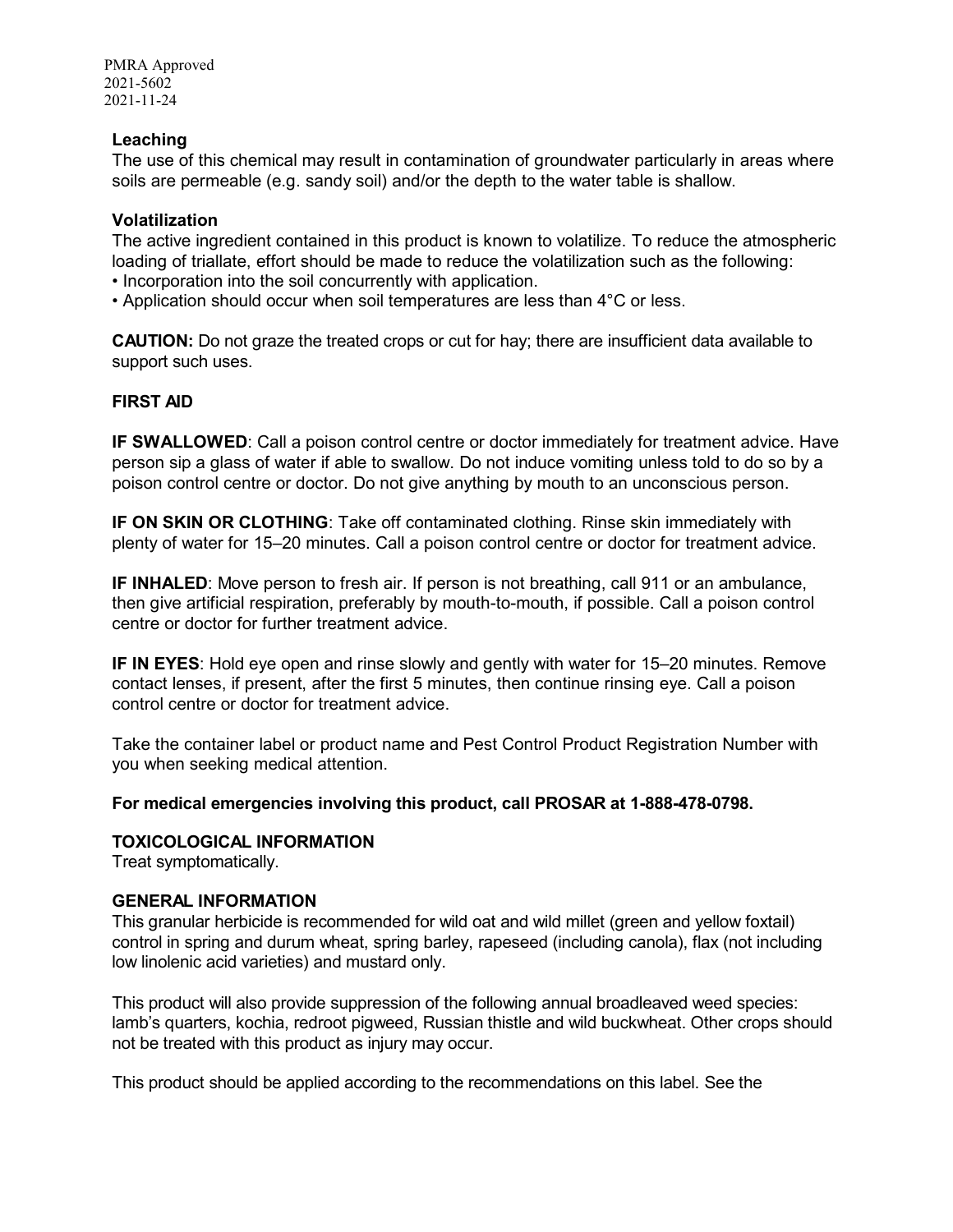"**Directions For Use**" section for additional information.

Application equipment must be properly calibrated. Application of an excessive rate of granular Fortress Microactiv Herbicide may injure the crop, whereas application of too low a rate may result in poor weed control. Before applying this product, be sure the soil is in good working condition. Clay soils may require additional tillage to obtain good tilth. Application to a field which is wet, lumpy, rough or ridged will result in reduced weed control and promote crop thinning. See the "**Field Preparation**" section for additional information.

The initial incorporation of this product into the soil must be completed within 24 hours after application, except for the Fall surface treatment. For Fall surface guidelines, see the "**Fall Treatment (surface**)" section of this label. The incorporation should not be deeper than 5 cm as deeper incorporation tends to dilute the product, thus decreasing weed control and increasing the risk of crop injury. See the "**How To Incorporate**" section for additional information.

When using granular Fortress Microactiv Herbicide, an untreated strip should be left for proof of results. Wild oat control may be evaluated by removing a surface 2.5 to 5 cm of soil at the time of germination to inspect the number of wild oats that were killed before emergence. This product is primarily absorbed by wild oat shoots from the treated layer of the soil. Wild oats are usually controlled before they emerge through the soil. Occasionally, and particularly under dry conditions and/or cool soil temperatures, some wild oats may emerge and reach the 3 to 4 leaf stage before dying. Wild Millet seedlings will generally be controlled as they germinate.

Rainfall of at least 1.5 cm within 2 weeks after seeding in the spring is required to ensure maximum performance.

Under conditions of prolonged cool soil temperatures at the time of germination, or extreme drought in spring, this product may not maintain the usual high standard of weed control.

## **RESISTANCE-MANAGEMENT RECOMMENDATIONS**

For resistance management, Fortress Microactiv Herbicide is both a Group 3 and a Group 15 herbicide. Any weed population may contain or develop plants naturally resistant to Fortress Microactiv Herbicide and other Group 3 or Group 15 herbicides. The resistant biotypes may dominate the weed population if these herbicides are used repeatedly in the same field. Other resistance mechanisms that are not linked to site of action, but specific for individual chemicals, such as enhanced metabolism, may also exist. Appropriate resistance-management strategies should be followed.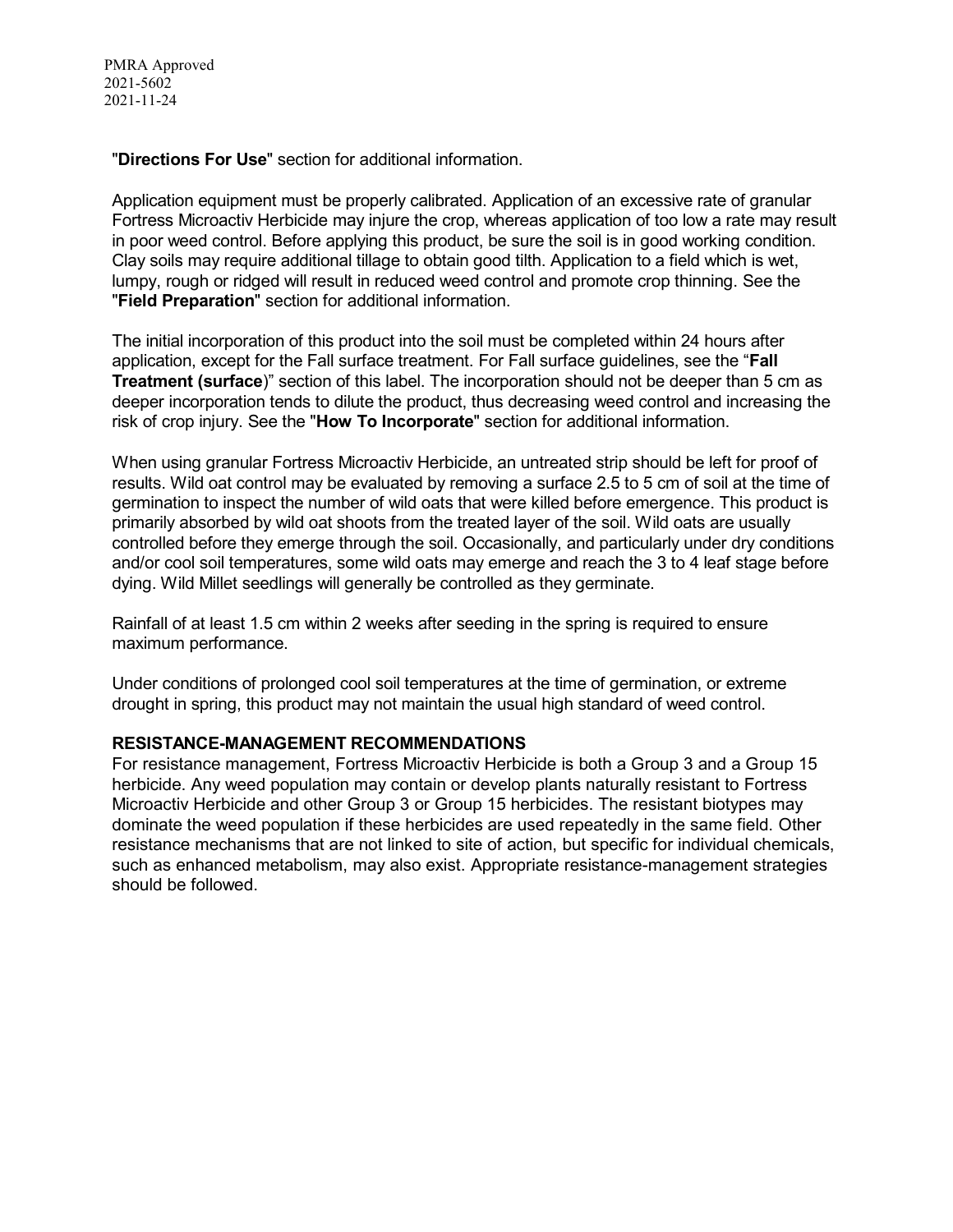To delay herbicide resistance:

- Where possible, rotate the use of Fortress Microactiv Herbicide or other Group 3 or Group 15 herbicides within a growing season (sequence) or among growing seasons with different herbicide groups that control the same weeds in a field.
- Use tank mixtures with herbicides from a different group when such use is permitted. To delay resistance, the less resistance-prone partner should control the target weed(s) as effectively as the more resistance-prone partner.
- Herbicide use should be based on an integrated weed management program that includes scouting, historical information related to herbicide use and crop rotation, and considers tillage (or other mechanical control methods), cultural (for example, higher crop seeding rates; precision fertilizer application method and timing to favour the crop and not the weeds), biological (weed-competitive crops or varieties) and other management practices.
- Monitor treated weed populations after herbicide application for signs of resistance development (for example, only on weed species on the herbicide label not controlled). If resistance is suspected, prevent weed seed production in the affected area if possible by an alternative herbicide from a different group.
- Prevent movement of resistant weed seeds to other fields by cleaning harvesting and tillage equipment when moving between fields, and planting clean seed.
- $\cdot$  Have suspected resistant weed seeds tested by a qualified laboratory to confirm resistance and identify alternative herbicide options
- Contact your local extension specialist or certified crop advisors for any additional pesticide resistance-management and/or integrated weed-management recommendations for specific crops and weed biotypes.
- For further information or to report suspected resistance, contact Gowan Company at 1-800-960-4318 or at www.gowanco.com.

## **HOW TO APPLY FORTRESS MICROACTIV HERBICIDE AND CALIBRATE APPLICATION EQUIPMENT**

Granular Fortress Microactiv Herbicide must be applied through a ground broadcast applicator such as a grass seed attachment or a specially designed ground broadcast applicator. This product can also be applied by an airplane capable of applying small quantities of granules evenly.

**GROUND EQUIPMENT:** It is important that the applicator be calibrated properly to deliver the desired amount of this product to avoid applying too little or too much material. To give even distribution, scatter plates (similar to those used for applying granules in band) must be attached to each delivery tube or outlet in such a manner to give overall coverage. To calibrate, attach cloth or strong plastic bag over each spreader plate or delivery tube. Operate over normal terrain to be treated at 6 to 8 km/h. Collect the granules from all outlets after covering the desired distance.

**For example:** If a 4.25 m applicator is being used, stake off a distance of 200 m in the field to be treated. After attaching a bag to each outlet, collect the granules while driving the distance. Check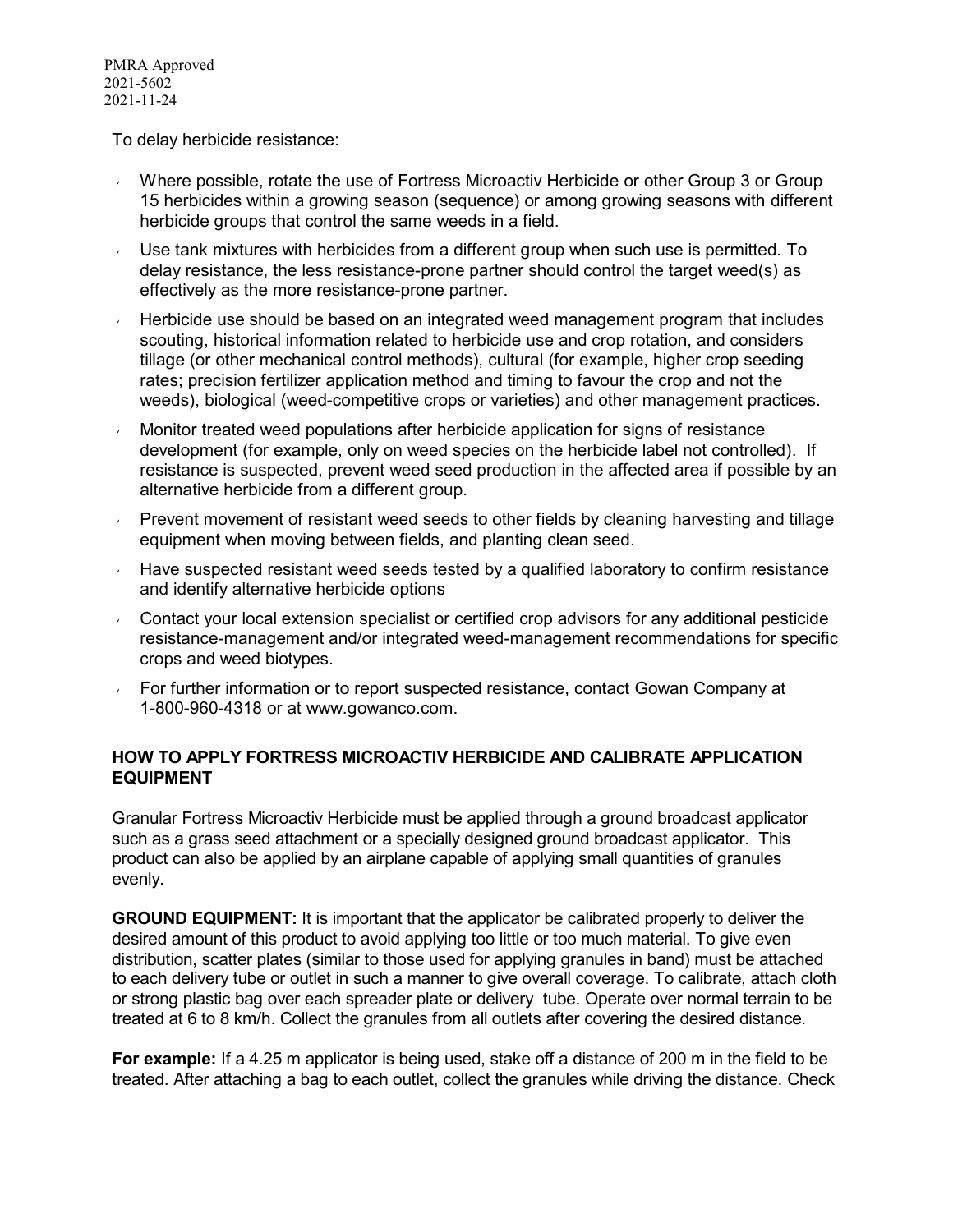to see that each outlet disperses the same amount of granules. Combine all samples and weigh. For the above set of conditions, the quantities of granules that should be collected for the following recommended rates for broadcast treatment are:

#### **Recommended Rate**

| Amount to    | 11 kg/ha | 14 kg/ha | 17 kg/ha |
|--------------|----------|----------|----------|
| be collected | $0.9$ kg | $1.2$ kg | $1.5$ kg |

If more or less than the desired quantity is collected adjust opening accordingly and again collect the granules while driving the staked off distance. Continue this procedure until the proper amount is delivered.

To calibrate applicators using air pressure to disperse the granules, follow directions as outlined by the manufacturer.

#### **AERIAL APPLICATION**

Do not use human flaggers.

#### **Directions for Use**

Apply only by fixed-wing or rotary aircraft equipment which has been functionally and operationally calibrated for the atmospheric conditions of the area and the application rates and conditions of this label.

Label rates, conditions and precautions are product specific. Read and understand the entire label before opening this product. Apply only at the rate recommended for aerial application on this label. Where no rate for aerial application appears for the specific use, this product cannot be applied by any type of aerial equipment.

Ensure uniform application. To avoid streaked, uneven or overlapped application, use appropriate marking devices, or equivalent electronic positioning systems (GPS).

| <b>GRANULAR FORTRESS</b><br><b>MICROACTIV HERBICIDE</b><br>RATES (kg/ha) |                                                                                                                                                    |    |    |    |    |  |  |  |
|--------------------------------------------------------------------------|----------------------------------------------------------------------------------------------------------------------------------------------------|----|----|----|----|--|--|--|
| Crop                                                                     | $6 - 8%$<br><b>Less than</b><br>$2 - 4%$<br>$4 - 6%$<br><b>Greater than</b><br><b>2% OM</b><br><b>OM</b><br><b>8% OM</b><br><b>OM</b><br><b>OM</b> |    |    |    |    |  |  |  |
| Spring<br>and<br>Durum<br>Wheat                                          |                                                                                                                                                    | 11 | 14 | 14 | 17 |  |  |  |
| Spring<br><b>Barley</b>                                                  | 11                                                                                                                                                 | 14 | 14 | 17 | 17 |  |  |  |
| Rapeseed,<br>(including                                                  | 14                                                                                                                                                 | 14 | 14 | 17 | 17 |  |  |  |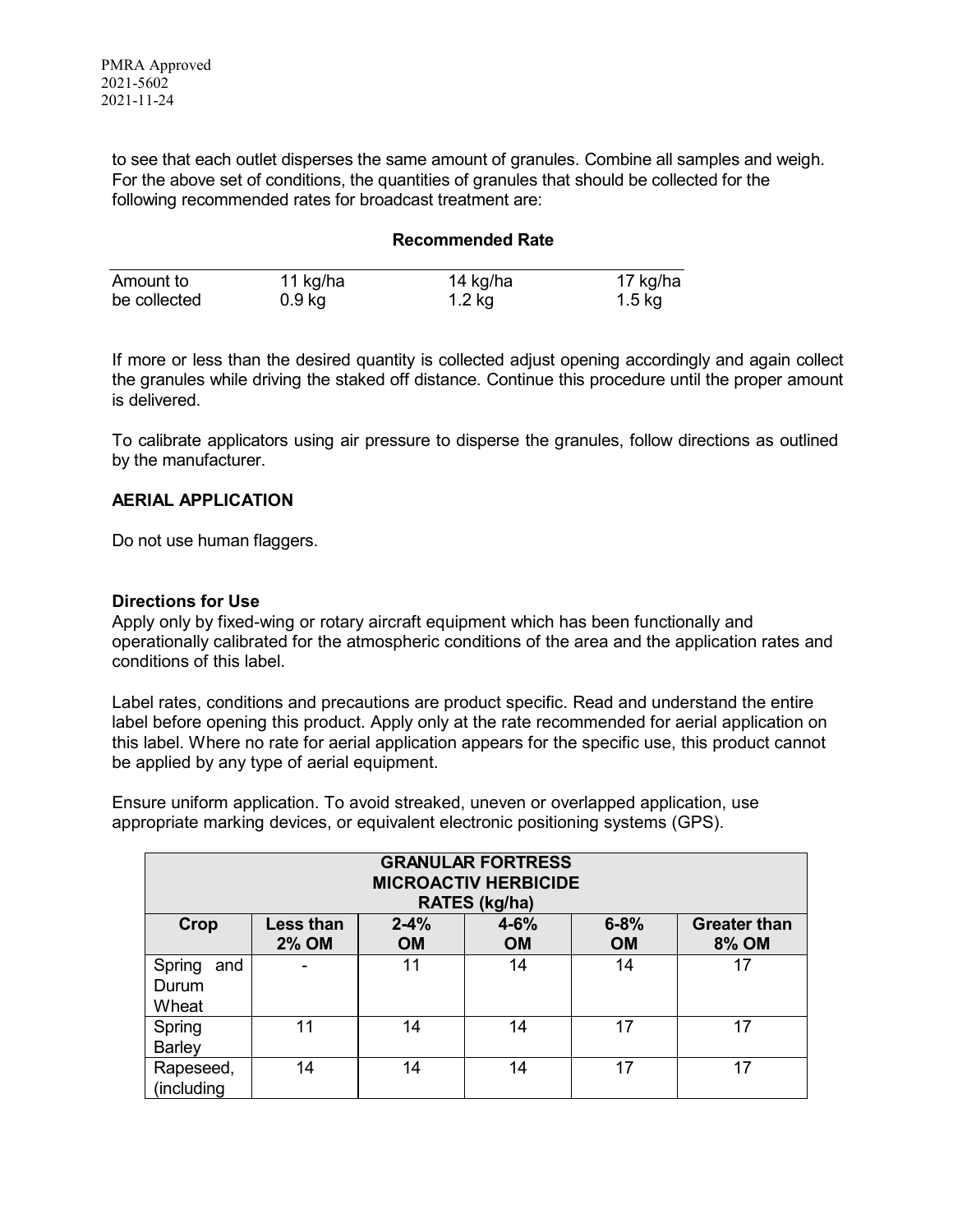| Canola) |  |  |  |
|---------|--|--|--|
| Flax**  |  |  |  |
| Mustard |  |  |  |

#### **Use Precautions**

Apply only when meteorological conditions at the treatment site allow for complete and even target coverage. Apply only under conditions of good practice specific to aerial application as outlined in the *National Aerial Pesticide Application Manual*, developed by the Federal/Provincial/Territorial Committee on Pest Management and Pesticides.

Do not apply to any body of water. Avoid drifting of granules onto any body of water or other non-target areas.

Do not apply during periods of dead calm or when wind velocity and direction pose a risk of drift. Do not spread when the wind is blowing towards a nearby sensitive crop, garden, terrestrial habitat (such as shelter-belt) or aquatic habitat.

#### **Operator Precautions**

Do not allow the pilot to mix chemicals to be loaded onto the aircraft. Loading of premixed chemicals with a closed system is permitted.

It is desirable that the pilot have communication capabilities at each treatment site at the time of application.

The field crew and the mixer/loaders must wear chemical resistant gloves, coveralls and goggles or face shield during mixing/loading, cleanup and repair. Follow the more stringent label precautions in cases where the operator precautions exceed generic label recommendations on the existing ground boom label.

All personnel on the job site must wash hands and face thoroughly before eating and drinking. Protective clothing, aircraft cockpit and vehicle cabs must be decontaminated regularly.

#### **Product Specific Precautions**

Read and understand the entire label before opening this product. If you have questions, call Gowan Company at 1-800-960-4318 or obtain technical advice from the distributor or your provincial agricultural representative.

For aerial applications, attachments designed for applying low volumes of granules must be used. Appropriate modifications should be made to equipment to ensure precise application. It is also necessary to properly calibrate equipment to ensure uniformity of application and proper rate.

See the "**Directions for Use**" section of this label for application rates and additional information.

## **FIELD PREPARATION**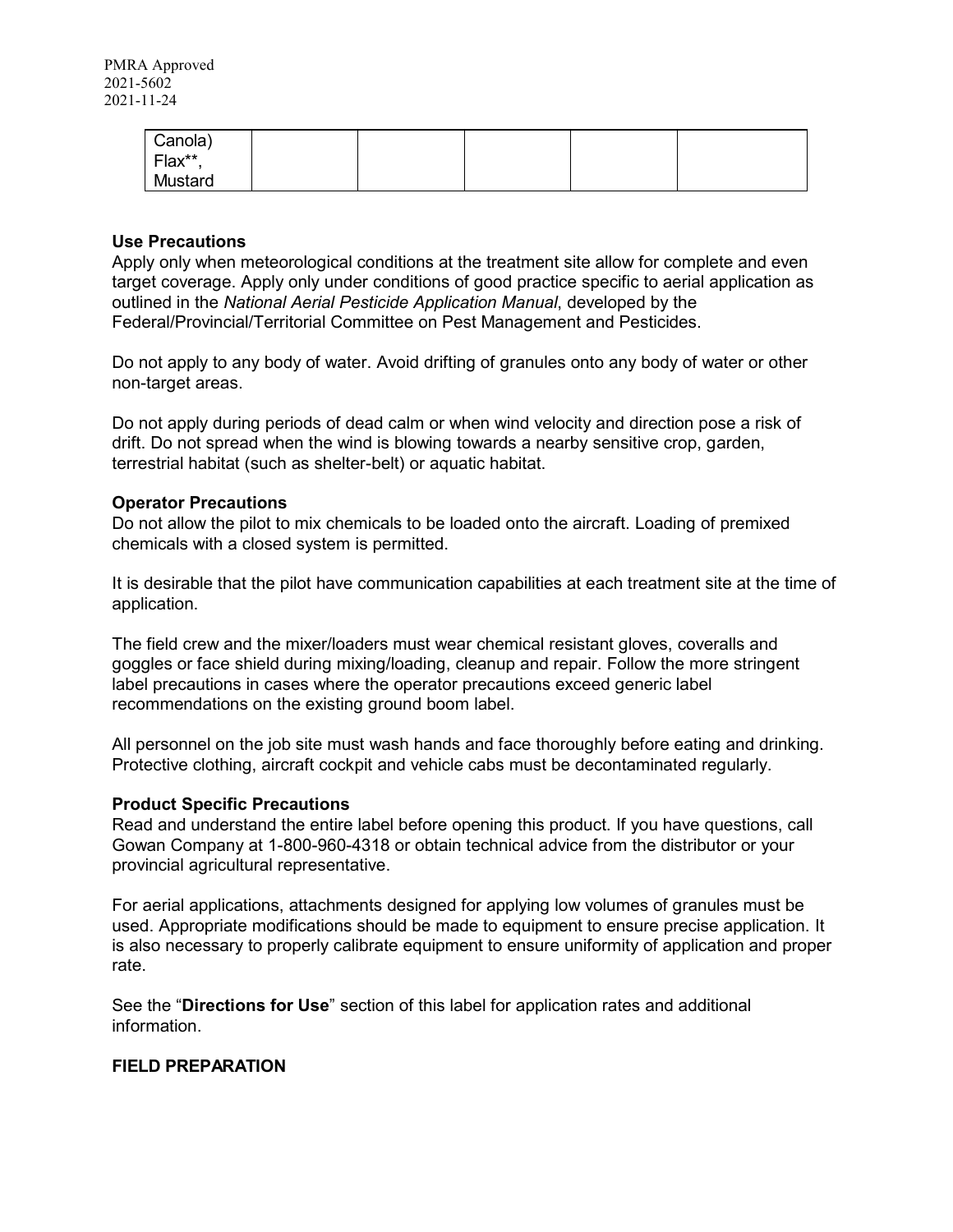Before applying this product, be sure the soil is in good working condition. All deep tillage by cultivation or double disc implements must be completed prior to application of this product. If excessive trash is present, additional tillage or other appropriate trash management practice will be necessary to reduce the trash cover to an acceptable level before application as too much trash can make uniform incorporation difficult.

If the soil is excessively wet or lumpy, making proper incorporation difficult, cultivation with suitable tillage equipment may be required before application and incorporation to improve the soil conditions. If ridging is a problem, suitable tillage is recommended prior to application to eliminate the ridging and ensure uniform distribution of the herbicide. Fall tillage is not necessary with the Fall surface treatment.

## **HOW TO INCORPORATE**

This product must be incorporated into the soil, using suitable tillage equipment, in order to provide weed control. Two incorporation operations at right angles to one another are necessary for thorough mixing of this product in the soil. The first incorporation should be completed within 24 hours of application, except for the Fall Surface application. The second incorporation may then be done during the fall or delayed until the spring.

Do not incorporate this product more than 5 cm. This can be accomplished by setting the tillage equipment to work the soil not deeper than 7.5 cm to 10 cm. Shallow incorporation is necessary to prevent dilution of the product, thus decreasing weed control and increasing the risk of crop injury.

Harrowing does not provide effective incorporation if compact soil prevents penetration of harrow teeth or if trash accumulates in the harrow section or if harrows bounce.

## **FALL INCORPORATION**

This product must be incorporated as described in the "**How To Incorporate**" section of this label.

Only one incorporation is required in the fall, except for the fall surface treatment. The second incorporation may be done either in the fall (prior to soil freeze-up) or in the spring. If the second incorporation is done in the spring it may be done any time until crop emergence. If the second incorporation is conducted after seeding it should be done with a harrow or other suitable tillage equipment adjusted to a depth so as not to disturb the seed. If ridging is a problem after seeding, one harrowing is recommended to eliminate the ridging and ensure uniform distribution of the herbicide.

## **SPRING INCORPORATION**

#### **Before Seeding**

This product must be incorporated as described in the "**How To Incorporate**" section of this label.

This product may be incorporated prior to the seeding of any labelled crop. See the "**Directions For Use**" section for exceptions. The second incorporation may then be done any time until crop emergence. If the second incorporation is conducted after seeding it should be done with a harrow or other suitable tillage equipment adjusted to a depth so as not to disturb the seed. If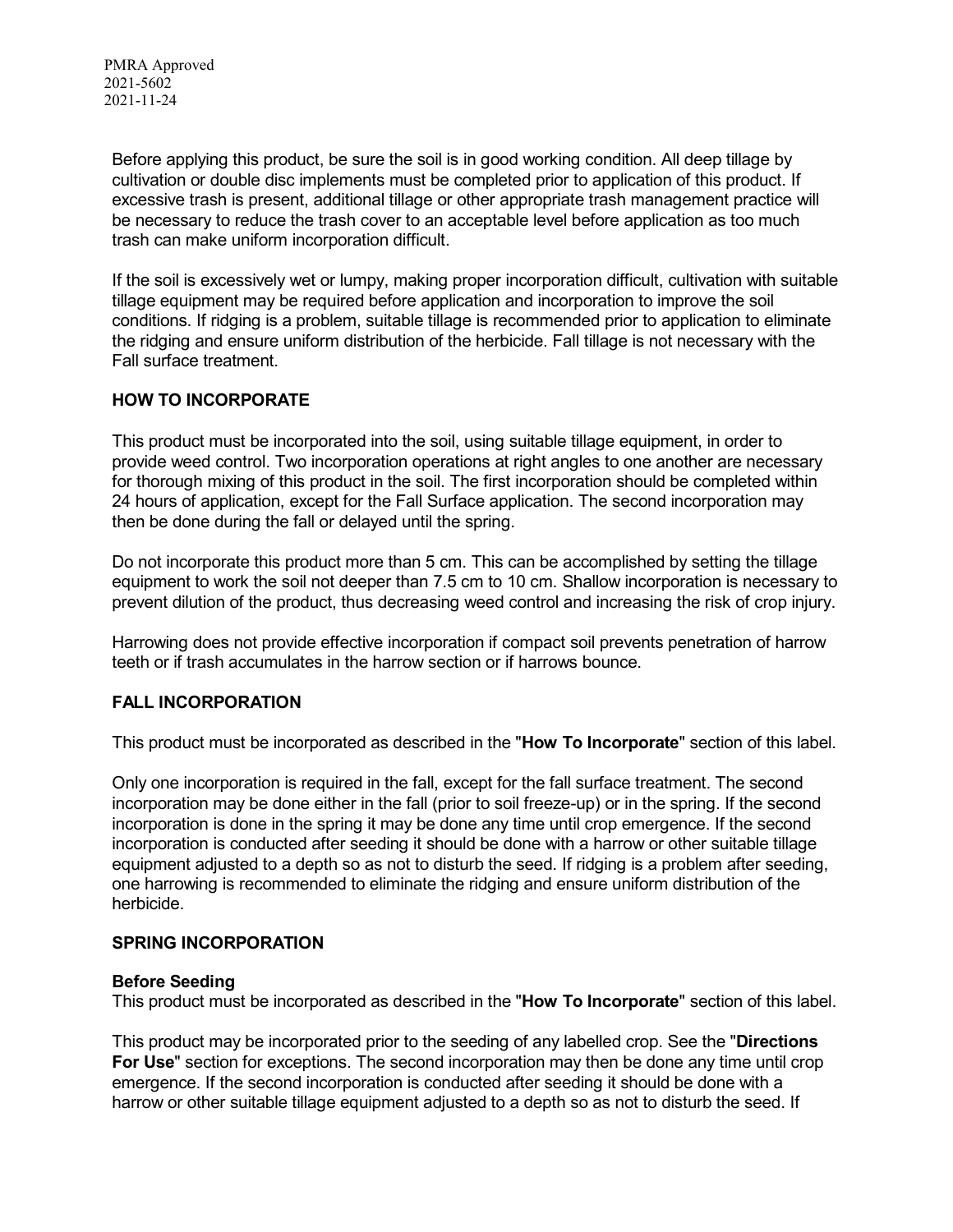ridging is a problem after seeding, one harrowing is recommended to eliminate the ridging and ensure uniform distribution of the herbicide.

## **NOTE**

FOR THE BEST RESULTS ON SPRING APPLICATIONS, DELAY THE SECOND INCORPORATION FOR AT LEAST 48 HOURS FOLLOWING THE FIRST. Under conditions of prolonged cool soil temperatures or extreme drought a longer delay may be utilized to maximize control.

#### **DIRECTIONS FOR USE**

DO NOT apply more than one application per year.

DO NOT apply this product in a way that will contact workers or other persons, either directly or through drift. Only protected handlers may be in the area during application.

Discard clothing or other absorbent materials that have been heavily contaminated with the product. DO NOT reuse them.

Users should remove clothing immediately if pesticide gets inside. Then wash thoroughly and put on clean clothing.

DO NOT apply this product directly to freshwater habitats (such as lakes, rivers, sloughs, ponds, prairie potholes, creeks, marshes, streams, reservoirs, ditches and wetlands), estuaries and marine habitats.

DO NOT contaminate irrigation or drinking water supplies or aquatic habitats by cleaning of equipment or disposal of wastes.

To minimize the release of trifluralin into the environment due to volatilization, trifluralin should only be applied on cool mornings and evenings when air temperatures are 15°C or lower. To further reduce volatilization to the atmosphere, incorporation into the soil should occur concurrently with application.

This product can be applied prior to the seeding of Spring and Durum wheat, spring barley, rapeseed (including canola), mustard and flax (not including low linolenic acid varieties).

#### **Fall Treatment (Incorporated)**

Fall applications of this product must be made after September 15 and until soil freeze-up. Applications made before September 15 may result in reduced effectiveness of the herbicide. See the "**Field Preparation**", **"How to Incorporate**" and "**Important Seeding Requirements**" sections of this label for additional information.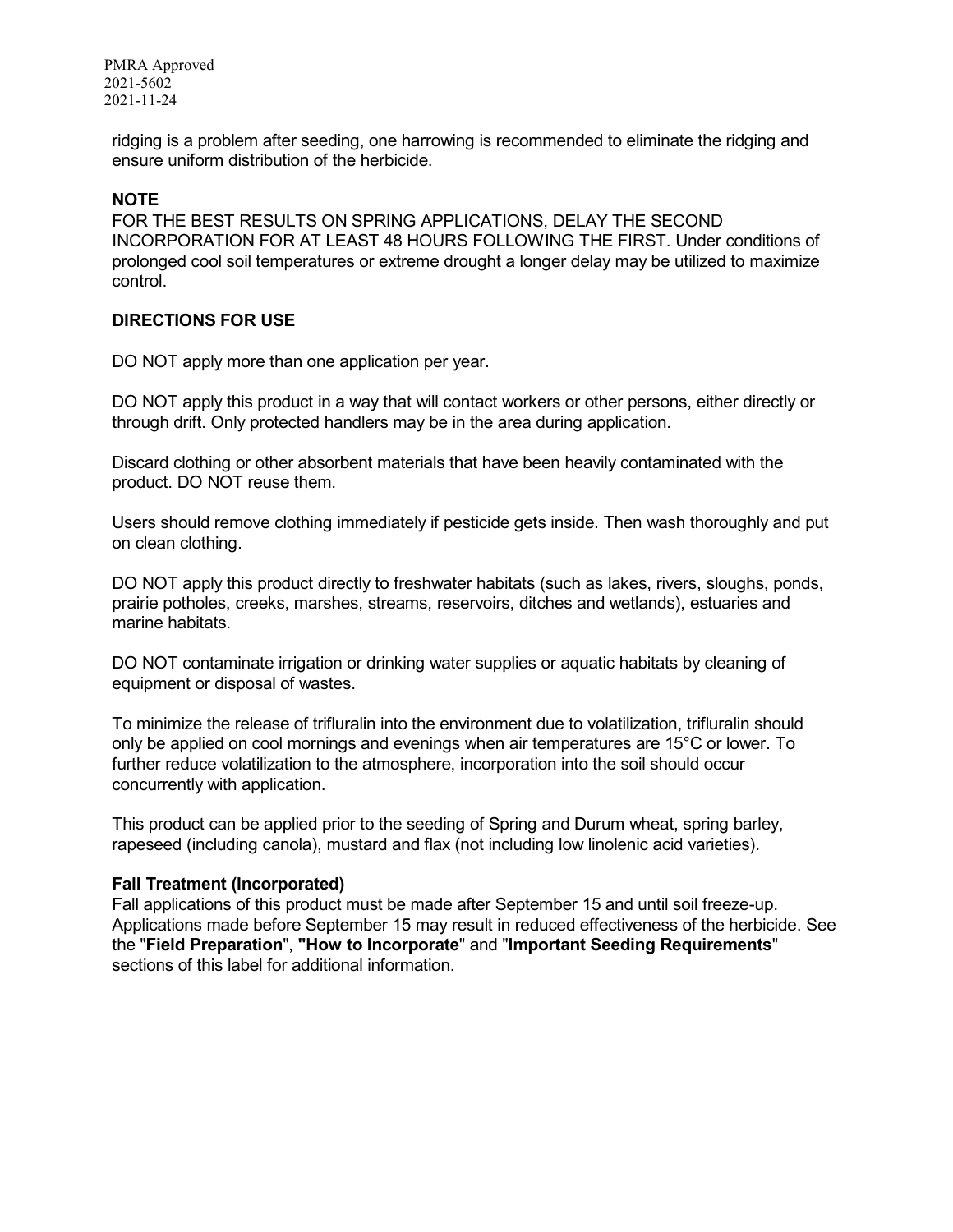| <b>GRANULAR FORTRESS</b><br><b>MICROACTIV HERBICIDE</b><br>RATES (kg/ha) |                                  |                       |                       |                       |                                           |                                |  |
|--------------------------------------------------------------------------|----------------------------------|-----------------------|-----------------------|-----------------------|-------------------------------------------|--------------------------------|--|
| Crop                                                                     | <b>Less than</b><br><b>2% OM</b> | $2 - 4%$<br><b>OM</b> | $4 - 6%$<br><b>OM</b> | $6 - 8%$<br><b>OM</b> | <b>Greater</b><br>than $8\%$<br><b>OM</b> | <b>Seeding</b><br><b>Depth</b> |  |
| Spring<br>and<br>Durum<br>Wheat                                          |                                  | 11                    | 14                    | 14                    | 17                                        | 6-7.5cm*                       |  |
| Spring<br><b>Barley</b>                                                  | 11                               | 14                    | 14                    | 17                    | 17                                        | 6-7.5cm                        |  |
| Rapeseed,<br>(including<br>Canola)<br>Flax**,<br>Mustard                 | 14                               | 14                    | 14                    | 17                    | 17                                        | As desired                     |  |

\*This seeding depth will ensure placement below the treated layer.

DO NOT SEED DEEPER THAN 7.5 cm.

\*\* Does not include low linolenic acid varieties.

OM = Organic Matter.

## **Fall Treatment (Surface)**

Where fields are prone to water and/or wind erosion, and fall tillage is therefore undesirable, Fall Surface applications should be made when average soil temperature at the 5 cm depth is 4°C or less and within 3 weeks of soil freeze up. This situation generally occurs by October 1 across the prairies.

Apply at rates shown in the table below. Applications should be made to standing stubble, chemical fallow or summerfallow fields in a state of low soil erodibility. Avoid smooth, hard-packed soil conditions in summerfallow which may allow granules to drift.

Incorporate twice at right angles in spring. Early seeding and a delayed second incorporation of 48 hours or more will provide best results. Surface applications should not be made to fields covered with snow or excessive crop residue, which will not allow granule contact with soil. Under excessively warm and/or wet conditions between application and crop emergence, control may be reduced.

For best results on heavy wild oat infestations, use the incorporated treatment only.

Soil colour may not be a precise indication of soil organic matter content. Ensure that the application rate chosen from the table below is appropriate for your soil type.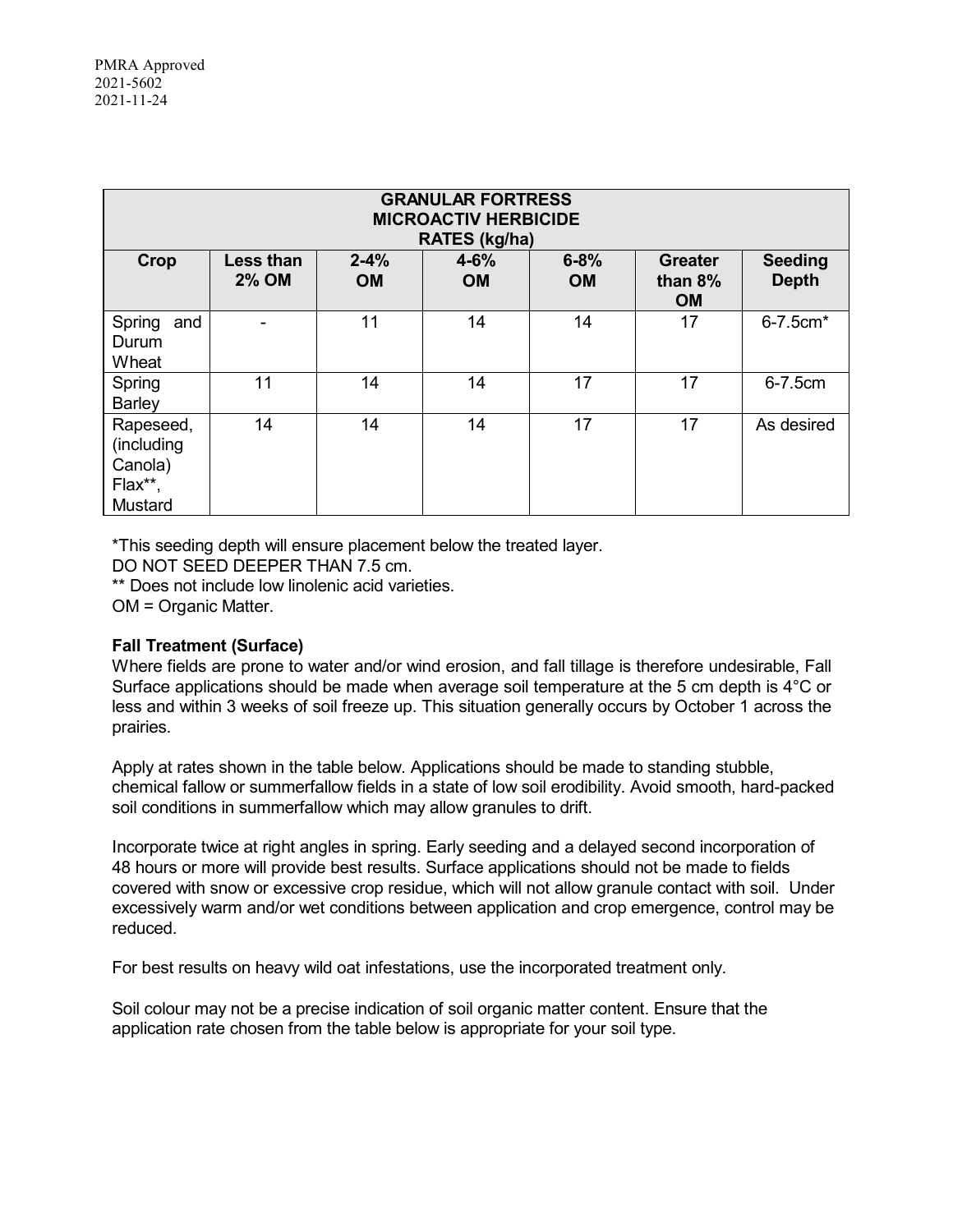| <b>FALL GRANULAR FORTRESS</b><br><b>MICROACTIV HERBICIDE RATES</b><br>(kg/ha) |                                                                                                                                                      |    |    |    |            |  |  |  |
|-------------------------------------------------------------------------------|------------------------------------------------------------------------------------------------------------------------------------------------------|----|----|----|------------|--|--|--|
| Crop                                                                          | <b>Less than</b><br>$2 - 4%$<br><b>Greater than</b><br><b>Seeding Depth</b><br>$4 - 6%$<br><b>2% OM</b><br>6%<br><b>OM</b><br><b>OM</b><br><b>OM</b> |    |    |    |            |  |  |  |
| Spring<br>and<br>Durum<br>Wheat                                               |                                                                                                                                                      | 11 | 14 | 14 | 6-7.5cm*   |  |  |  |
| <b>Spring Barley</b>                                                          | 11                                                                                                                                                   | 14 | 14 | 17 | 6-7.5cm    |  |  |  |
| Rapeseed,<br>(including<br>Canola)<br>Flax**,<br>Mustard                      | 14                                                                                                                                                   | 14 | 14 | 17 | As desired |  |  |  |

\*This seeding depth will ensure placement below the treated layer.

DO NOT SEED DEEPER THAN 7.5 cm.

\*\* Does not include low linolenic acid varieties

OM = Organic Matter.

**Note:** Weed control may be slightly reduced with a fall surface treatment

## **Spring Treatment**

This product can be applied before seeding labelled crops, except as noted in the table below.

## See the "**Field Preparation**", "**How To Incorporate**" and "**Important Seeding Requirements**" sections of this label for additional information.

| <b>SPRING GRANULAR</b><br><b>FORTRESSMICROACTIV</b><br><b>HERBICIDE RATES (kg/ha)</b> |                                     |                                     |                       |                       |                              |  |  |
|---------------------------------------------------------------------------------------|-------------------------------------|-------------------------------------|-----------------------|-----------------------|------------------------------|--|--|
| Crop                                                                                  | <b>Application</b><br><b>Timing</b> | <b>Less than</b><br>2%<br><b>OM</b> | $2 - 4%$<br><b>OM</b> | $4 - 6%$<br><b>OM</b> | <b>Greater than</b><br>6% OM |  |  |
| Spring<br>and<br>Durum Wheat                                                          | <b>Before</b><br>Seeding            |                                     |                       | 11                    | 14                           |  |  |
| <b>Spring Barley</b>                                                                  | <b>Before</b><br>Seeding            |                                     | 11                    | 14                    | 17                           |  |  |
| Rapeseed,<br>(including<br>Canola) Flax*,<br>Mustard                                  | <b>Before</b><br>Seeding            | 14                                  | 14                    | 17                    | 17                           |  |  |

\* Does not include low linolenic acid varieties

OM = Organic Matter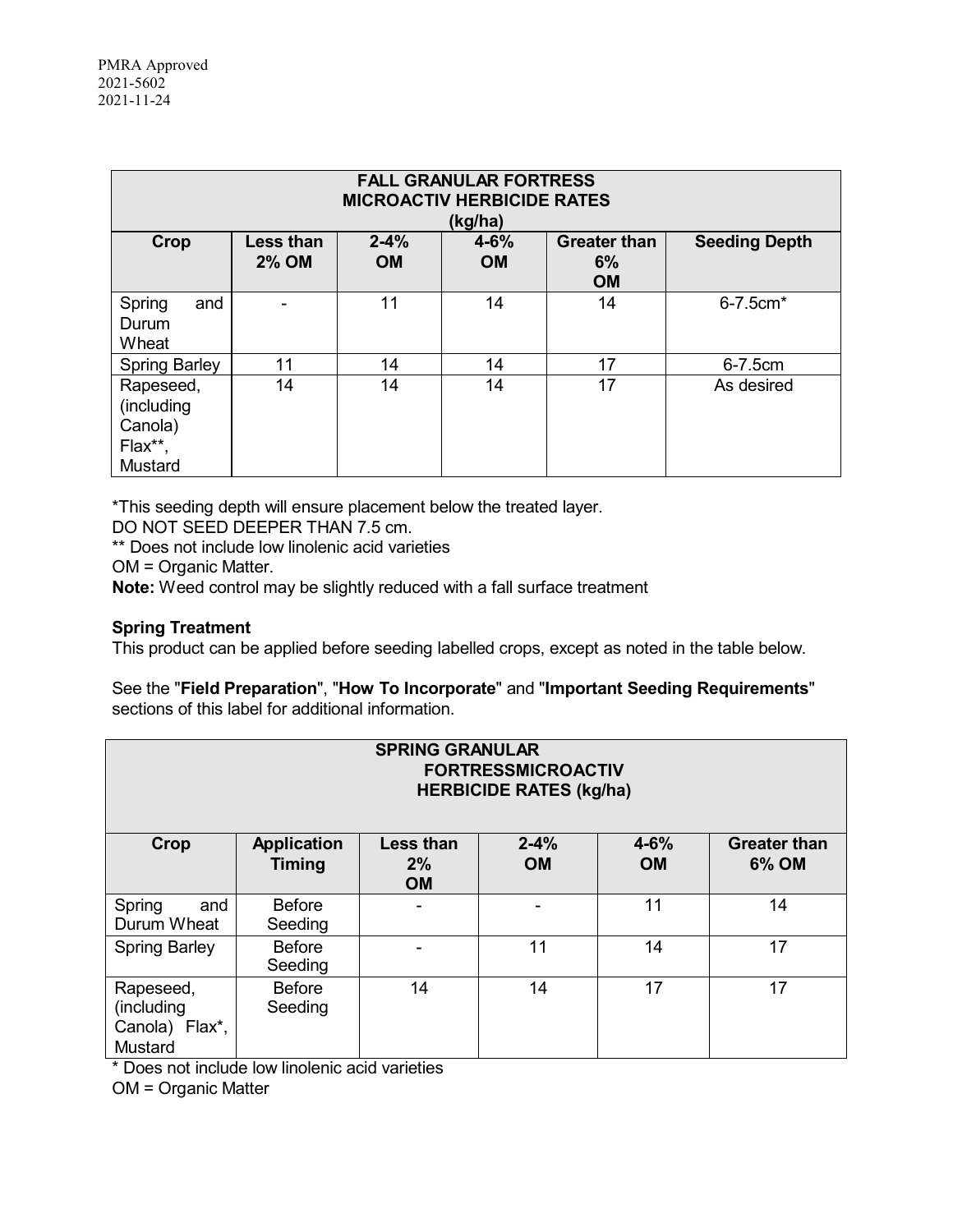## **IMPORTANT SEEDING REQUIREMENTS**

- 1. For Wheat or Barley, hoe drills and double disc press drills can be used on all soil types that are indicated in the rate charts.
- 2. Wheat or barley may be seeded into an application of this product using a discer seeder or air seeder, only in the Red River Valley of Manitoba in soils with greater than 4 percent organic matter. If an air seeder is used it must be equipped with a depth control device to ensure accurate seed placement, otherwise crop injury may occur.
- 3. Do not apply this product to soil which is to be seeded to wheat under the following conditions: in Fall to soil with less than 2 percent Organic Matter or in Spring to soil with less than 4 percent Organic Matter as indicated in the rate charts.
- 4. Substantial thinning in wheat and barley following treatment has been known to occur especially under conditions of heavy rainfall and/or cold weather after application and before crop emergence. THE SEED MUST BE PLACED BELOW THE GRANULAR FORTRESS MICROACTIV HERBICIDE TREATED SOIL LAYER. Thinning may reduce crop yield but in most cases it is more than offset by tillering. DO NOT SEED DEEPER THAN 7.5 cm.
- 5. To ensure an even crop stand, increase the usual seeding rate of wheat or barley by 10 percent, especially if soil conditions are cold or dry.

## **ATTENTION**

Some wheat or barley injury may be noted on eroded knolls.

Under normal conditions Fortress Microactiv Herbicide carryover will not harm crops grown in rotation. As a precaution, domestic oats, sugarbeets and small-seeded annual grasses such as Timothy, Canary Seed Grass and Creeping Red Fescue should not be grown in rotation following a Fortress Microactiv Herbicide treated crop.

Do not apply Fortress Microactiv Herbicide for wheat on land which has been treated with trifluralin since June 1 of the previous year.

For additional information on this or other Gowan agricultural products, call Gowan Company at: 1-800-960-4318.

## **STORAGE**

Keep Fortress Microactiv Herbicide bag closed to prevent spills and contamination. Avoid contamination of seed, feed and foodstuffs.

## **DISPOSAL**

1. Triple- or pressure-rinse the empty container. Add the rinsings to the spray mixture in the tank.